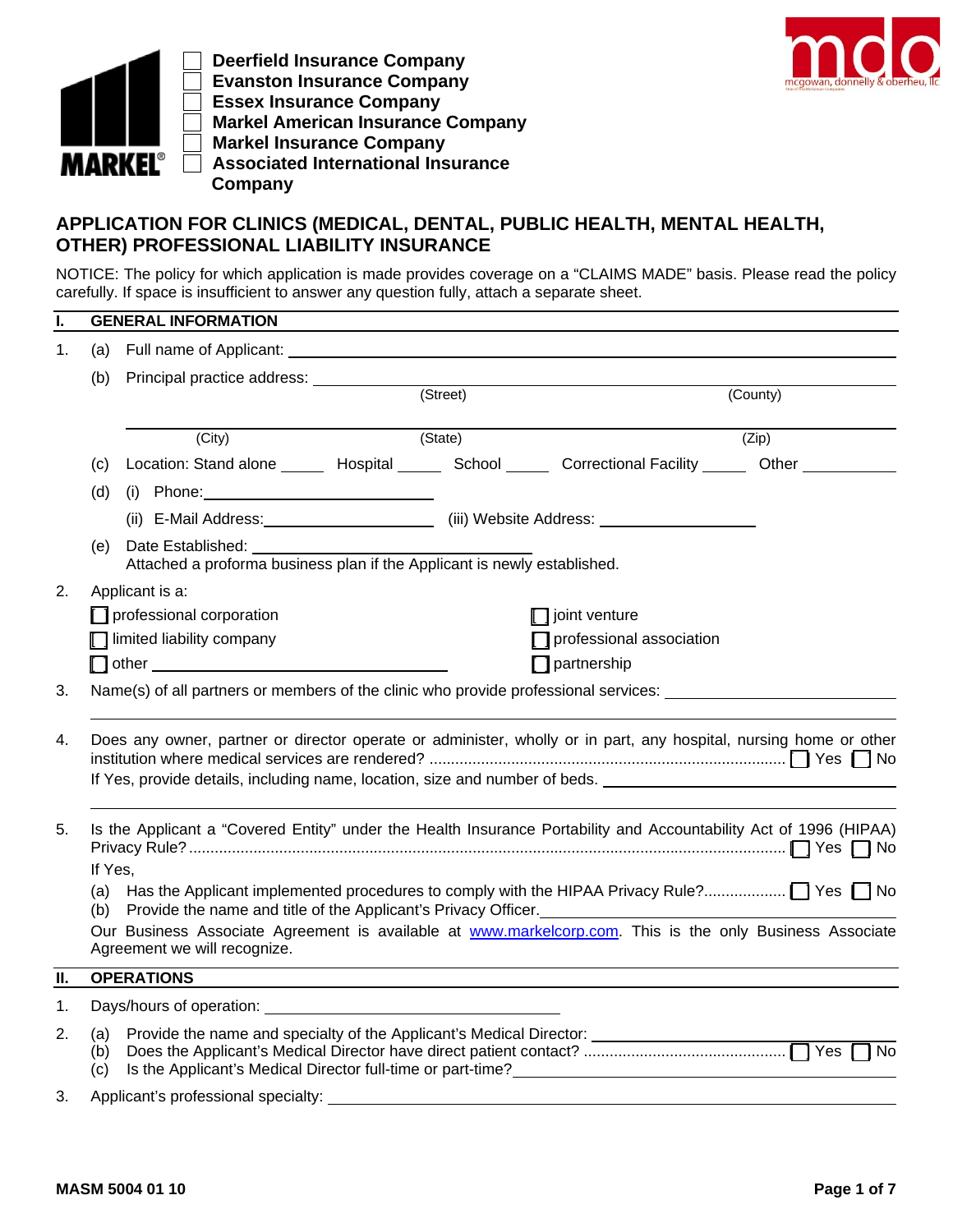| 4.  | Provide the percentage of patients/clients:                                                                                                                                                                                                        |                                                                                                                                                                                                                                 |                                                                                                                                                         |  |  |  |  |  |
|-----|----------------------------------------------------------------------------------------------------------------------------------------------------------------------------------------------------------------------------------------------------|---------------------------------------------------------------------------------------------------------------------------------------------------------------------------------------------------------------------------------|---------------------------------------------------------------------------------------------------------------------------------------------------------|--|--|--|--|--|
|     | <b>Bariatrics</b><br>%<br>Communicable Disease _____%<br>Correctional Medicine ____<br>$\frac{9}{6}$<br>%<br>Dental<br><b>Disability Evaluation</b><br>$\frac{9}{6}$<br>%<br><b>Family Planning</b><br>$\%$<br>Free Clinic<br>$\%$<br>Hemodialysis | %<br>Holistic medicine<br>$\frac{0}{2}$<br>Obstetrical<br>$\frac{9}{6}$<br>Oncology<br>Pain Management<br>$\%$<br>Pediatric<br>%<br><b>Physical Rehabilitation</b><br>%<br>Psychiatric<br>$\%$<br>Research or Experimental<br>% | Sleep Disorders<br>%<br><b>Stress Testing</b><br>$\%$<br><b>Students</b><br>$\%$<br>Substance Abuse<br>$\%$<br>Surgical<br>%<br><b>Urgent Care</b><br>% |  |  |  |  |  |
| 5.  |                                                                                                                                                                                                                                                    | List all Locations where Applicant is registered and licensed to operate:                                                                                                                                                       |                                                                                                                                                         |  |  |  |  |  |
|     |                                                                                                                                                                                                                                                    |                                                                                                                                                                                                                                 |                                                                                                                                                         |  |  |  |  |  |
|     |                                                                                                                                                                                                                                                    |                                                                                                                                                                                                                                 |                                                                                                                                                         |  |  |  |  |  |
|     |                                                                                                                                                                                                                                                    |                                                                                                                                                                                                                                 |                                                                                                                                                         |  |  |  |  |  |
|     |                                                                                                                                                                                                                                                    |                                                                                                                                                                                                                                 |                                                                                                                                                         |  |  |  |  |  |
| 6.  |                                                                                                                                                                                                                                                    | Name(s) and location(s) of any hospital or medical facility that the Applicant refers in practice:                                                                                                                              |                                                                                                                                                         |  |  |  |  |  |
| 7.  |                                                                                                                                                                                                                                                    | Has the Applicant's state license, registration or certification, or certification for federal reimbursement                                                                                                                    |                                                                                                                                                         |  |  |  |  |  |
| 8.  | report:                                                                                                                                                                                                                                            |                                                                                                                                                                                                                                 | List all accreditations and association memberships held by Applicant's facility and include a copy of the most recent                                  |  |  |  |  |  |
| 9.  |                                                                                                                                                                                                                                                    | Does the Applicant currently participate in or plan to participate in a state patient compensation fund,<br>health care stabilization fund or other governmentally established malpractice liability funding                    |                                                                                                                                                         |  |  |  |  |  |
|     |                                                                                                                                                                                                                                                    |                                                                                                                                                                                                                                 |                                                                                                                                                         |  |  |  |  |  |
|     |                                                                                                                                                                                                                                                    | 11. Does the Applicant or any of its employees or independent contractors provide services for                                                                                                                                  |                                                                                                                                                         |  |  |  |  |  |
|     | 12. Applicant's Gross Revenues:                                                                                                                                                                                                                    |                                                                                                                                                                                                                                 |                                                                                                                                                         |  |  |  |  |  |
|     | Fee for Service                                                                                                                                                                                                                                    | <b>Last Twelve Months</b><br>$\frac{1}{2}$                                                                                                                                                                                      | <b>Next Twelve Months</b><br>$\frac{1}{2}$                                                                                                              |  |  |  |  |  |
|     | Medicare/Medicaid Funds                                                                                                                                                                                                                            | \$                                                                                                                                                                                                                              | \$                                                                                                                                                      |  |  |  |  |  |
|     | Research                                                                                                                                                                                                                                           | the control of the control of the control of the control of the control of the control of                                                                                                                                       | \$                                                                                                                                                      |  |  |  |  |  |
|     | Other (describe)                                                                                                                                                                                                                                   | \$<br><u> 1989 - Johann Barbara, martxa alemaniar a</u>                                                                                                                                                                         | $\frac{1}{2}$                                                                                                                                           |  |  |  |  |  |
|     | <b>TOTAL GROSS REVENUES</b>                                                                                                                                                                                                                        | \$.<br><u> 1989 - Johann Barnett, fransk politik (d. 1989)</u>                                                                                                                                                                  | \$<br><u> 1980 - Johann Stoff, fransk politik (d. 1980)</u>                                                                                             |  |  |  |  |  |
| 13. | Number of outpatient/client visits:                                                                                                                                                                                                                | <b>Last Twelve Months</b>                                                                                                                                                                                                       | <b>Next Twelve Months</b>                                                                                                                               |  |  |  |  |  |
|     | <b>Clinics</b>                                                                                                                                                                                                                                     |                                                                                                                                                                                                                                 |                                                                                                                                                         |  |  |  |  |  |
|     | Laboratory                                                                                                                                                                                                                                         |                                                                                                                                                                                                                                 |                                                                                                                                                         |  |  |  |  |  |
|     | X-ray/Imaging                                                                                                                                                                                                                                      | the contract of the contract of the contract of the contract of the contract of                                                                                                                                                 |                                                                                                                                                         |  |  |  |  |  |
|     | Pharmacy<br><b>TOTAL VISITS:</b>                                                                                                                                                                                                                   | the contract of the contract of the contract of the contract of the contract of                                                                                                                                                 | <u> 1989 - Johann Stoff, deutscher Stoffen und der Stoffen und der Stoffen und der Stoffen und der Stoffen und der</u>                                  |  |  |  |  |  |
|     |                                                                                                                                                                                                                                                    |                                                                                                                                                                                                                                 | NOTE: If Applicant provided services for correctional facilities, provide number of inmates:                                                            |  |  |  |  |  |
|     | 14. Does the Applicant maintain any beds for overnight occupancy:                                                                                                                                                                                  |                                                                                                                                                                                                                                 |                                                                                                                                                         |  |  |  |  |  |
|     | (a)                                                                                                                                                                                                                                                |                                                                                                                                                                                                                                 | No                                                                                                                                                      |  |  |  |  |  |
|     | If Yes,<br>No. of beds: ____<br>(i)                                                                                                                                                                                                                |                                                                                                                                                                                                                                 |                                                                                                                                                         |  |  |  |  |  |

(ii) Attach a copy of license and an explanation including protocols for on site 24 hour staffing.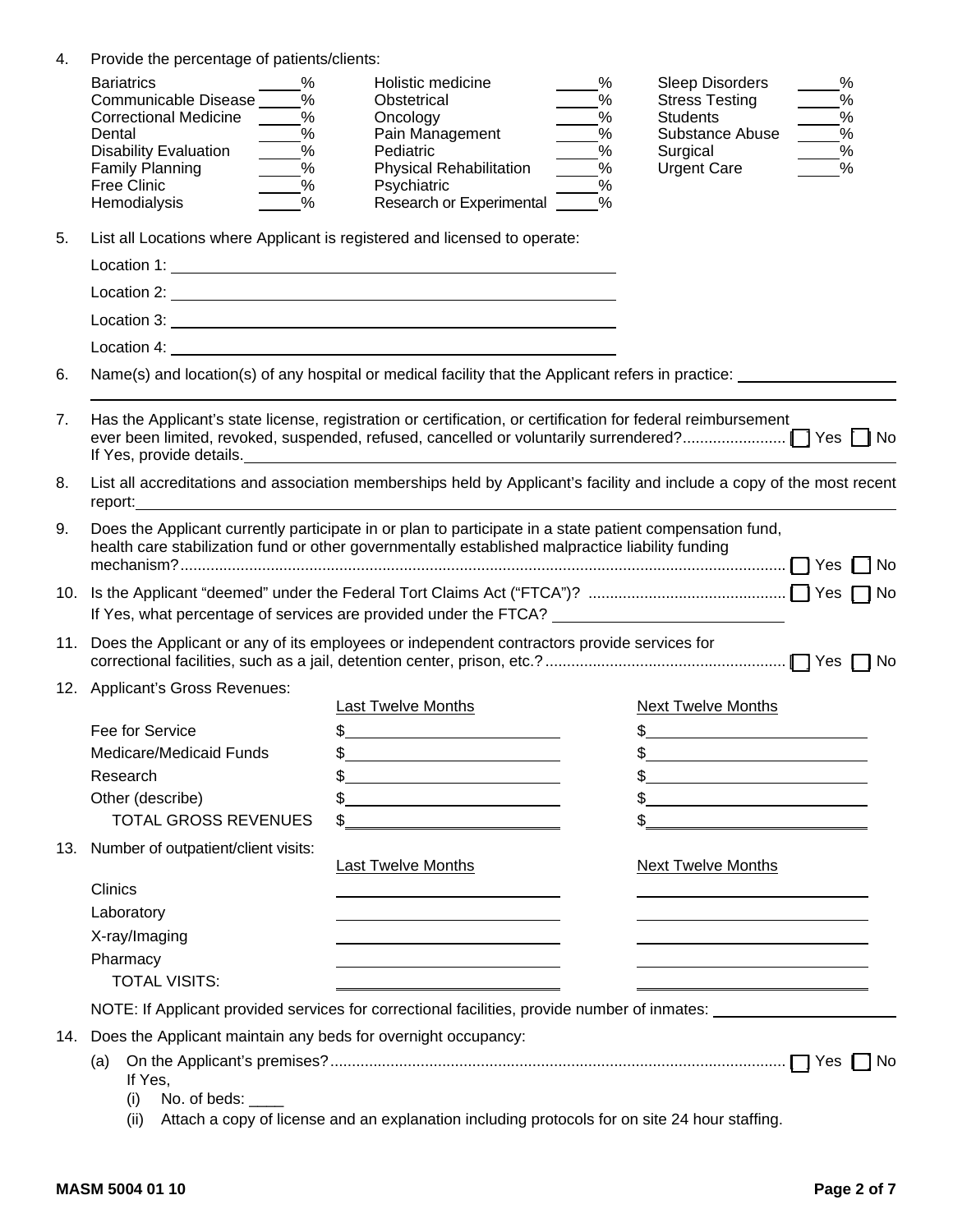| It Yes                   |  |
|--------------------------|--|
| $\sqrt{2}$<br>No of bodo |  |

- (i) No. of beds:
- (ii) Attach a copy of license and an explanation including protocols for on site 24 hour staffing.

### **III. STAFF**

1. Indicate the number of professional employees, independent contractors and volunteers. If None, state None.

|                                                                                                                                                                                                                                                                                                                                                                                                                | <b>Employees</b> |                  | Independent<br><b>Contractors</b> |                  | <b>Volunteers</b> |                  |
|----------------------------------------------------------------------------------------------------------------------------------------------------------------------------------------------------------------------------------------------------------------------------------------------------------------------------------------------------------------------------------------------------------------|------------------|------------------|-----------------------------------|------------------|-------------------|------------------|
|                                                                                                                                                                                                                                                                                                                                                                                                                | <b>Full-Time</b> | <b>Part-Time</b> | <b>Full-Time</b>                  | <b>Part-Time</b> | <b>Full-Time</b>  | <b>Part-Time</b> |
| Physicians: No surgery (other than<br>incision of boils, suturing of skin) or<br>obstetrical procedures                                                                                                                                                                                                                                                                                                        |                  |                  |                                   |                  |                   |                  |
| Physicians: Minor surgery or obstetrical<br>procedures not constituting major surgery                                                                                                                                                                                                                                                                                                                          |                  |                  |                                   |                  |                   |                  |
| Anesthesiologists                                                                                                                                                                                                                                                                                                                                                                                              |                  |                  |                                   |                  |                   |                  |
| Obstetrics-Gynecologists                                                                                                                                                                                                                                                                                                                                                                                       |                  |                  |                                   |                  |                   |                  |
| Oncologists                                                                                                                                                                                                                                                                                                                                                                                                    |                  |                  |                                   |                  |                   |                  |
| Ophthalmologists                                                                                                                                                                                                                                                                                                                                                                                               |                  |                  |                                   |                  |                   |                  |
| <b>Urologists</b>                                                                                                                                                                                                                                                                                                                                                                                              |                  |                  |                                   |                  |                   |                  |
| <b>Dentists</b>                                                                                                                                                                                                                                                                                                                                                                                                |                  |                  |                                   |                  |                   |                  |
| Chiropractors                                                                                                                                                                                                                                                                                                                                                                                                  |                  |                  |                                   |                  |                   |                  |
| <b>Nurse Anesthetists</b>                                                                                                                                                                                                                                                                                                                                                                                      |                  |                  |                                   |                  |                   |                  |
| <b>Nurse Practitioners</b>                                                                                                                                                                                                                                                                                                                                                                                     |                  |                  |                                   |                  |                   |                  |
| Optometrists                                                                                                                                                                                                                                                                                                                                                                                                   |                  |                  |                                   |                  |                   |                  |
| Pharmacists                                                                                                                                                                                                                                                                                                                                                                                                    |                  |                  |                                   |                  |                   |                  |
| <b>Physician Assistants</b>                                                                                                                                                                                                                                                                                                                                                                                    |                  |                  |                                   |                  |                   |                  |
| Podiatrists                                                                                                                                                                                                                                                                                                                                                                                                    |                  |                  |                                   |                  |                   |                  |
| Psychologists                                                                                                                                                                                                                                                                                                                                                                                                  |                  |                  |                                   |                  |                   |                  |
| RNs/LPNs/LVNs                                                                                                                                                                                                                                                                                                                                                                                                  |                  |                  |                                   |                  |                   |                  |
| <b>Social Workers</b>                                                                                                                                                                                                                                                                                                                                                                                          |                  |                  |                                   |                  |                   |                  |
| Other(describe):                                                                                                                                                                                                                                                                                                                                                                                               |                  |                  |                                   |                  |                   |                  |
| NOTE: If the Applicant requires any of the above to be Insureds, submit a separate application for each such<br>individual.                                                                                                                                                                                                                                                                                    |                  |                  |                                   |                  |                   |                  |
| Are all of the above persons licensed in accordance with applicable state and federal regulation? [ Yes<br>If No, attach explanation.                                                                                                                                                                                                                                                                          |                  |                  |                                   |                  |                   | No.              |
| $\Box$ No<br>If Yes, what are the minimum limits of liability that the Applicant requires?<br>each claim / \$_________________________ aggregate<br>\$                                                                                                                                                                                                                                                         |                  |                  |                                   |                  |                   |                  |
| <b>PROFESSIONAL SERVICES</b>                                                                                                                                                                                                                                                                                                                                                                                   |                  |                  |                                   |                  |                   |                  |
| Does the Applicant's employees or independent contractors:<br>Perform any minor surgery other than incision of boils and superficial abscesses or suturing skin<br>(a)<br>If Yes, list all minor/invasive procedures <b>express that the example of the control of the control of the control of the control of the control of the control of the control of the control of the control of the control of </b> |                  |                  |                                   |                  |                   |                  |
| (b)                                                                                                                                                                                                                                                                                                                                                                                                            |                  |                  |                                   |                  |                   | No               |

If Yes, complete a Supplement for Medical Spa/Anti-Aging Clinics (SM31001).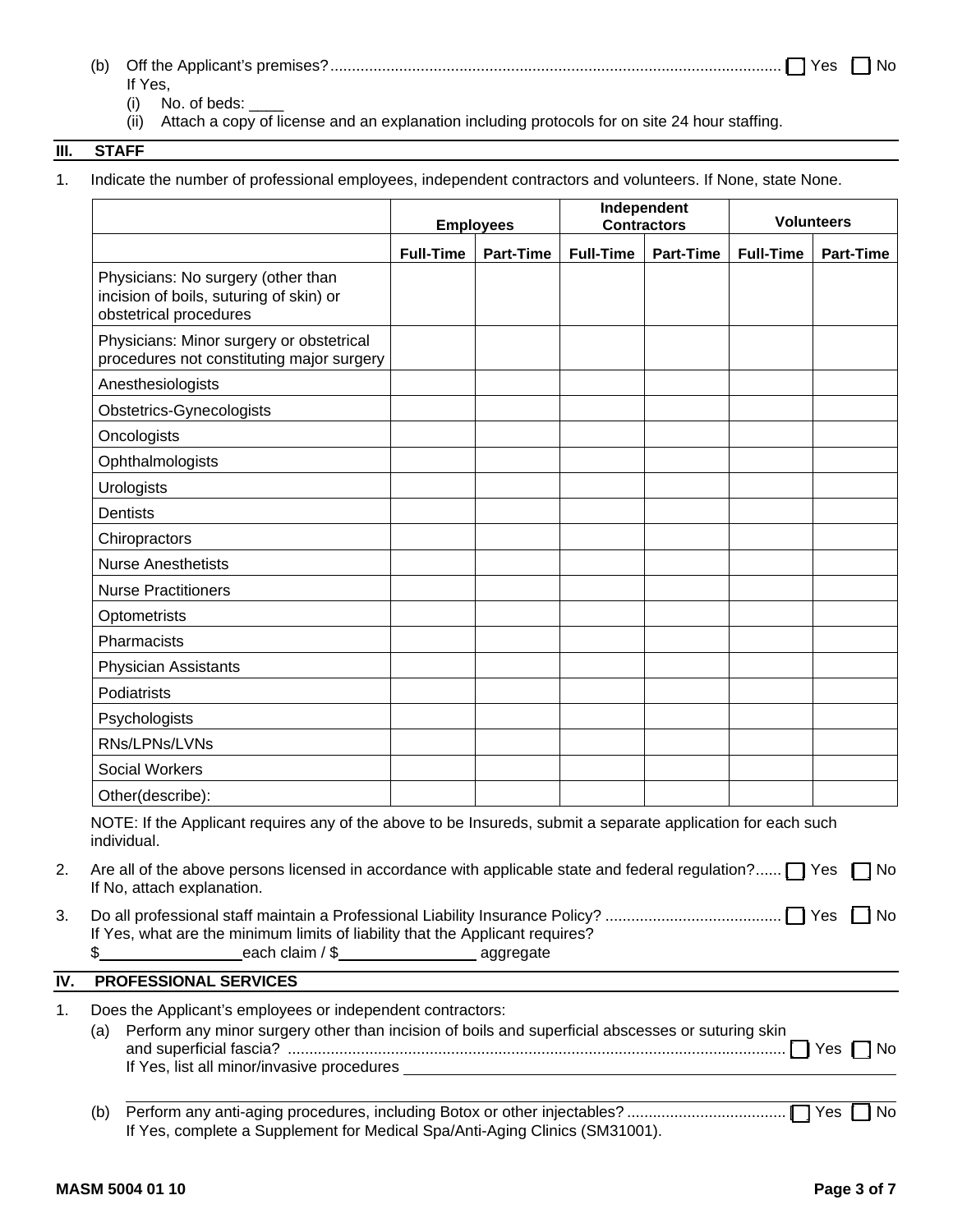|    | (d)         | If the Applicant provides pregnancy termination complete a Supplement for Abortion Centers (SM31002)                                                                                                                           |                            |  |
|----|-------------|--------------------------------------------------------------------------------------------------------------------------------------------------------------------------------------------------------------------------------|----------------------------|--|
|    |             |                                                                                                                                                                                                                                |                            |  |
|    |             | If No, attach a description.                                                                                                                                                                                                   |                            |  |
|    | (e)         | If Yes, explain:                                                                                                                                                                                                               |                            |  |
|    | (f)         | If Yes, attach detailed explanation.                                                                                                                                                                                           |                            |  |
|    | (g)         |                                                                                                                                                                                                                                |                            |  |
|    |             | If Yes, attach list of drugs used and percentage of practice devoted to weight reduction;<br>frequency and duration of prescriptions or weight reduction drugs and quantity dispensed.                                         |                            |  |
|    | (h)         |                                                                                                                                                                                                                                |                            |  |
|    |             | If Yes,                                                                                                                                                                                                                        |                            |  |
|    |             | Provide the number of treatments during the:<br>(i)<br>Last 12 months ________ Next 12 months _______                                                                                                                          |                            |  |
|    |             | Attach a description of treatment and controls used.<br>(ii)                                                                                                                                                                   |                            |  |
|    | (i)         |                                                                                                                                                                                                                                |                            |  |
|    |             |                                                                                                                                                                                                                                |                            |  |
|    | (i)         |                                                                                                                                                                                                                                |                            |  |
|    |             | If Yes, provide details.                                                                                                                                                                                                       |                            |  |
|    | (k)         | Advertise professional services in any manner other than a simple listing in a telephone directory? T Yes T No<br>If Yes, attach a copy of all advertisements.                                                                 |                            |  |
| 2. |             |                                                                                                                                                                                                                                |                            |  |
|    | If Yes,     |                                                                                                                                                                                                                                |                            |  |
|    | (i)         | Name of agency:                                                                                                                                                                                                                |                            |  |
|    | (ii)        |                                                                                                                                                                                                                                |                            |  |
| V. |             | <b>CLAIMS AND HISTORY</b>                                                                                                                                                                                                      |                            |  |
| 1. |             | Has the Applicant or any of its employees ever:                                                                                                                                                                                |                            |  |
|    | (a)         | Been the subject of disciplinary or investigatory proceedings or reprimand by a licensing,                                                                                                                                     |                            |  |
|    |             |                                                                                                                                                                                                                                |                            |  |
|    | (b)         | Been convicted for an act committed in violation of any law or ordinance including traffic                                                                                                                                     |                            |  |
|    |             | If Yes, provide details. The contract of the contract of the contract of the contract of the contract of the contract of the contract of the contract of the contract of the contract of the contract of the contract of the c |                            |  |
|    |             |                                                                                                                                                                                                                                |                            |  |
|    |             |                                                                                                                                                                                                                                |                            |  |
|    | (c)         | Been evaluated or treated for alcoholism or drug addiction or mental or mental or emotional                                                                                                                                    |                            |  |
|    |             | disorders?                                                                                                                                                                                                                     |                            |  |
|    |             |                                                                                                                                                                                                                                |                            |  |
|    |             |                                                                                                                                                                                                                                |                            |  |
|    | (d)         | Had any professional license or license to prescribe or dispense narcotics been denied,                                                                                                                                        |                            |  |
|    |             | limited, refused, suspended, revoked, renewal refused or accepted only on special terms or                                                                                                                                     |                            |  |
|    |             | has the Applicant or any of its employees voluntarily surrendered any professional license? $\Box$ Yes $\Box$ No                                                                                                               |                            |  |
|    |             | If Yes, provide details. Manual Assembly of the set of the set of the set of the set of the set of the set of the set of the set of the set of the set of the set of the set of the set of the set of the set of the set of th |                            |  |
| 2. |             | Has any claim or suit for malpractice ever been made against the Applicant or any person proposed                                                                                                                              |                            |  |
|    |             |                                                                                                                                                                                                                                |                            |  |
|    | If Yes,     |                                                                                                                                                                                                                                |                            |  |
|    | (i)<br>(ii) | How many?                                                                                                                                                                                                                      |                            |  |
|    |             | Provide details.                                                                                                                                                                                                               |                            |  |
| 3. |             | Has any claim or suit for malpractice ever been made against the Applicant or any person proposed for this                                                                                                                     |                            |  |
|    |             | insurance that has not been reported to the Applicant's current or prior insurer?                                                                                                                                              | $\bigcap$ Yes $\bigcap$ No |  |
|    |             |                                                                                                                                                                                                                                |                            |  |
|    |             |                                                                                                                                                                                                                                |                            |  |
| 4. |             | Is the Applicant or any person proposed for this insurance aware of any act, error, omission, fact,                                                                                                                            |                            |  |
|    | If Yes,     | circumstance, or records request from any attorney which may result in a malpractice claim or suit? $\Box$ Yes $\Box$ No                                                                                                       |                            |  |

- (i) How many?
- (ii) Provide details.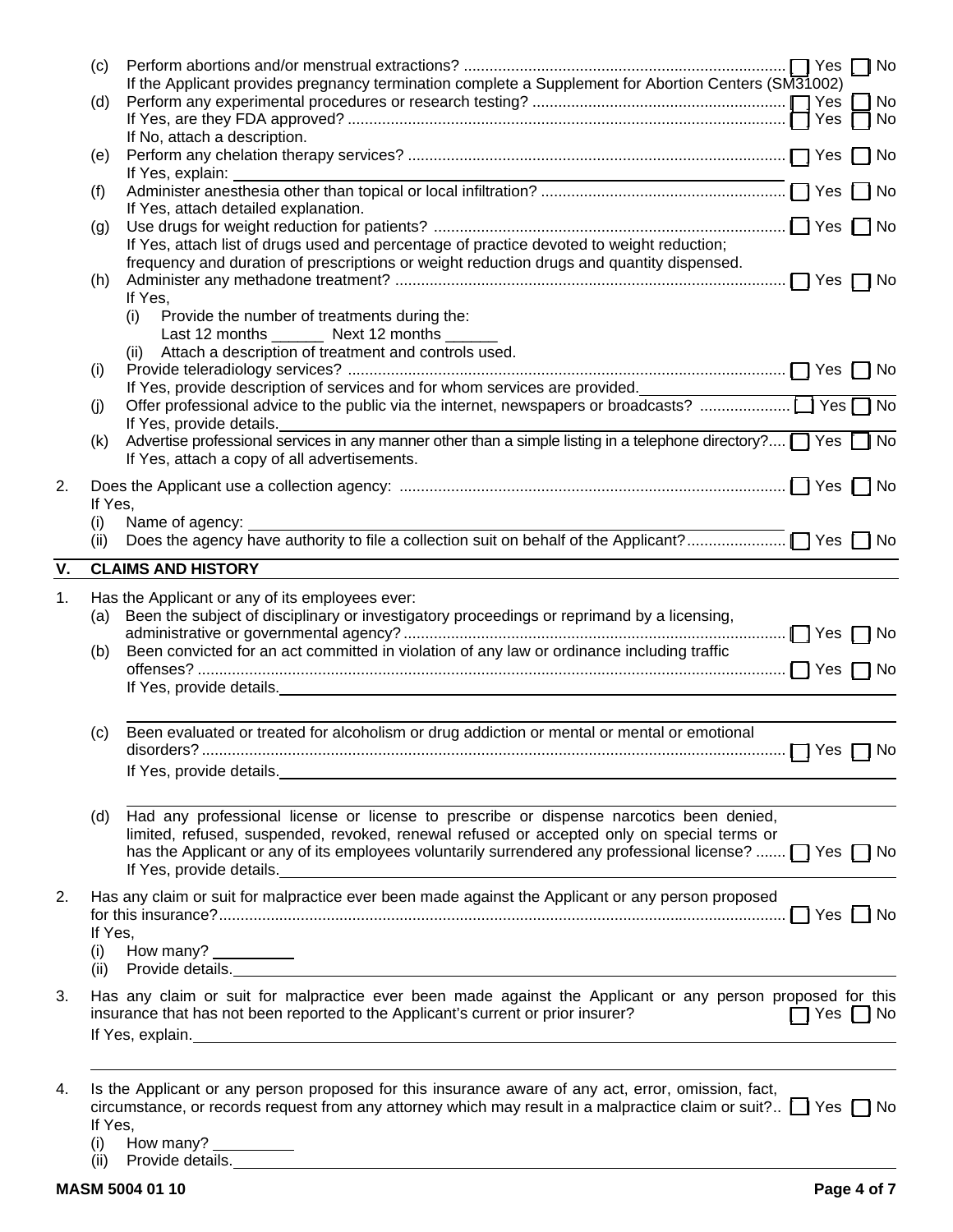| 5.  | Has any insurer cancelled, rescinded, nonrenewed or declined any similar insurance for the Applicant,<br>its predecessors, subsidiaries, affiliates, employees and/or for any other person or entity proposed for<br>If Yes, attach a copy of such insurer's notice. |                                                                                                                      |         |                                                       |                                                                                                                           |                                               |  |  |  |  |
|-----|----------------------------------------------------------------------------------------------------------------------------------------------------------------------------------------------------------------------------------------------------------------------|----------------------------------------------------------------------------------------------------------------------|---------|-------------------------------------------------------|---------------------------------------------------------------------------------------------------------------------------|-----------------------------------------------|--|--|--|--|
| 6.  | List prior Professional Liability Insurance for each of the last five (5) years, including the current year:<br>If None, check here. $\Box$                                                                                                                          |                                                                                                                      |         |                                                       |                                                                                                                           |                                               |  |  |  |  |
|     | Ins Company                                                                                                                                                                                                                                                          | Limits of<br>Liability                                                                                               | Premium | Eff./Exp. Dates                                       | Claims Made or<br>Occurrence Form                                                                                         | <b>Retroactive Date</b>                       |  |  |  |  |
|     |                                                                                                                                                                                                                                                                      |                                                                                                                      |         |                                                       |                                                                                                                           |                                               |  |  |  |  |
| 7.  |                                                                                                                                                                                                                                                                      | Limits of                                                                                                            |         |                                                       | List prior General Liability Insurance for each of the last five (5) years, including the current year:<br>Claims Made or |                                               |  |  |  |  |
|     | Ins Company                                                                                                                                                                                                                                                          | Liability                                                                                                            | Premium | Eff./Exp. Dates                                       | Occurrence Form                                                                                                           | <b>Retroactive Date</b>                       |  |  |  |  |
|     |                                                                                                                                                                                                                                                                      |                                                                                                                      |         |                                                       |                                                                                                                           |                                               |  |  |  |  |
|     |                                                                                                                                                                                                                                                                      |                                                                                                                      |         |                                                       |                                                                                                                           |                                               |  |  |  |  |
| VI. | <b>GENERAL LIABILITY</b> (To be completed by the Applicant if applying for General Liability)                                                                                                                                                                        |                                                                                                                      |         |                                                       |                                                                                                                           |                                               |  |  |  |  |
| 1.  | Complete the following for each of the Applicant's facilities:                                                                                                                                                                                                       |                                                                                                                      |         |                                                       |                                                                                                                           |                                               |  |  |  |  |
|     | Location<br>Number Name of Facility                                                                                                                                                                                                                                  | Address                                                                                                              |         | Description<br>of Facility                            | Does the Applicant<br>Maintain a Garage?<br>(Yes/No)                                                                      | Is There an<br>Adjacent Exposure?<br>(Yes/No) |  |  |  |  |
|     |                                                                                                                                                                                                                                                                      | <u> 1989 - Johann Barbara, marka a shekara tsa 1989 - An tsa 1989 - An tsa 1989 - An tsa 1989 - An tsa 1989 - An</u> |         |                                                       |                                                                                                                           |                                               |  |  |  |  |
|     | 2                                                                                                                                                                                                                                                                    |                                                                                                                      |         |                                                       |                                                                                                                           |                                               |  |  |  |  |
|     | 3                                                                                                                                                                                                                                                                    |                                                                                                                      |         |                                                       |                                                                                                                           |                                               |  |  |  |  |
| 2.  | Complete the following for each of the Applicant's locations:                                                                                                                                                                                                        |                                                                                                                      |         |                                                       |                                                                                                                           |                                               |  |  |  |  |
|     |                                                                                                                                                                                                                                                                      | Location 1                                                                                                           |         | Location 2                                            | Location 3                                                                                                                | Location 4                                    |  |  |  |  |
|     | Square Footage*                                                                                                                                                                                                                                                      |                                                                                                                      |         |                                                       |                                                                                                                           |                                               |  |  |  |  |
|     | <b>Year Built</b>                                                                                                                                                                                                                                                    |                                                                                                                      |         |                                                       |                                                                                                                           |                                               |  |  |  |  |
|     | Year Remodeled                                                                                                                                                                                                                                                       |                                                                                                                      |         | the control of the control of the control of          | <u> Louis Communication de la communication de la communication de la communication de la communication de la com</u>     |                                               |  |  |  |  |
|     | <b>Number of Stories</b>                                                                                                                                                                                                                                             |                                                                                                                      |         |                                                       |                                                                                                                           |                                               |  |  |  |  |
|     | Type of Construction<br>(frame, brick, concrete)                                                                                                                                                                                                                     |                                                                                                                      |         | <u> 1989 - Andrea Andrew Maria Barbara, poeta esp</u> |                                                                                                                           |                                               |  |  |  |  |
|     | Percentage of Building<br>Occupied by Applicant                                                                                                                                                                                                                      |                                                                                                                      |         |                                                       |                                                                                                                           |                                               |  |  |  |  |
|     | Other occupants?<br>(Yes/No)                                                                                                                                                                                                                                         |                                                                                                                      |         |                                                       |                                                                                                                           |                                               |  |  |  |  |
|     | *Include square footage of parking facilities if owned or rented by the Applicant.                                                                                                                                                                                   |                                                                                                                      |         |                                                       |                                                                                                                           |                                               |  |  |  |  |
| 3.  | Are all of the Applicant's locations equipped with:                                                                                                                                                                                                                  |                                                                                                                      |         |                                                       |                                                                                                                           |                                               |  |  |  |  |
|     | (a)                                                                                                                                                                                                                                                                  |                                                                                                                      |         |                                                       |                                                                                                                           | Yes<br><b>No</b>                              |  |  |  |  |
|     | (b)<br>(c)                                                                                                                                                                                                                                                           |                                                                                                                      |         |                                                       |                                                                                                                           | Yes<br>No<br>Yes<br>No                        |  |  |  |  |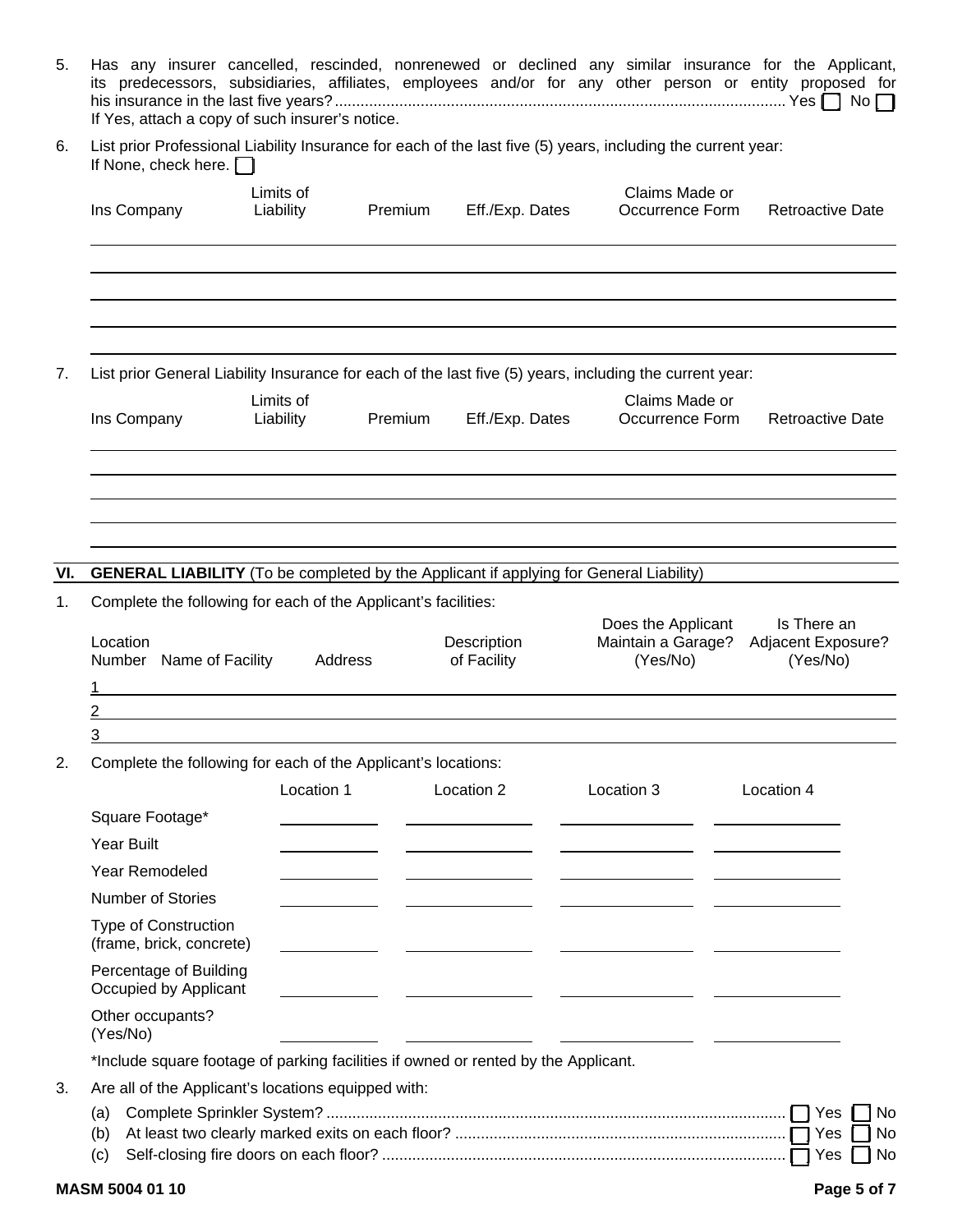|     | (d)<br>(e)<br>(f)<br>(g)<br>(h)<br>(i)<br>(i)        |                                                                                                                                                                                                                                                                                                          |                        |               |  |                                 |                                  |                              | No<br>No<br>No<br>No<br>No<br>No |
|-----|------------------------------------------------------|----------------------------------------------------------------------------------------------------------------------------------------------------------------------------------------------------------------------------------------------------------------------------------------------------------|------------------------|---------------|--|---------------------------------|----------------------------------|------------------------------|----------------------------------|
|     |                                                      | If any of the above are answered No, provide details by attachment.                                                                                                                                                                                                                                      |                        |               |  |                                 |                                  |                              |                                  |
| 4.  | If Yes, attach a copy of the written safety program. |                                                                                                                                                                                                                                                                                                          |                        |               |  |                                 |                                  |                              |                                  |
| 5.  |                                                      |                                                                                                                                                                                                                                                                                                          |                        |               |  |                                 |                                  |                              |                                  |
| 6.  |                                                      | Do any of the Applicant's locations have any:                                                                                                                                                                                                                                                            |                        |               |  |                                 |                                  |                              |                                  |
|     | (a)<br>(b)<br>(c)                                    |                                                                                                                                                                                                                                                                                                          |                        |               |  |                                 |                                  |                              | No<br>No<br>$\bigcap$ No         |
| 7.  |                                                      | Do any of the Applicant's operations involve storing, treating, discharging, applying, disposing, or                                                                                                                                                                                                     |                        |               |  |                                 |                                  | $\Box$ Yes $\Box$ No         |                                  |
| 8.  |                                                      | Does the Applicant sell or lease any medical equipment or products to patients/clients or others in<br>If Yes, Total Annual Sales                                                                                                                                                                        |                        | $\frac{1}{2}$ |  |                                 |                                  | $\Box$ Yes $\Box$ No         |                                  |
|     |                                                      | Total Annual/Lease Rental Receipts \$                                                                                                                                                                                                                                                                    |                        |               |  |                                 |                                  |                              |                                  |
| 9.  |                                                      | Does the Applicant:                                                                                                                                                                                                                                                                                      |                        |               |  |                                 |                                  |                              |                                  |
|     | (a)<br>(b)<br>(c)<br>(d)<br>(e)<br>(f)               |                                                                                                                                                                                                                                                                                                          |                        |               |  |                                 |                                  | Yes<br>  Yes<br>T Yes        | No<br>No<br>No<br>No<br>No<br>No |
|     |                                                      | 10. Has any claim for General Liability ever been made against any person(s) or entity(ies) proposed<br>If Yes, answer the following:<br>Provide three year loss history for claims under \$100,000 Loss and Expense and ten years for claims \$100,000 and<br>greater. Attach further sheets if needed. |                        |               |  |                                 |                                  |                              | - I No                           |
|     |                                                      |                                                                                                                                                                                                                                                                                                          |                        |               |  | Amount                          | Amount of                        |                              |                                  |
|     | Date of                                              | Date Claim<br>Made<br>Occurrence                                                                                                                                                                                                                                                                         | Description<br>of Loss |               |  | of Loss<br>Reserved<br>and Paid | Expenses<br>Reserved<br>and Paid | Open (O)<br>or<br>Closed (C) |                                  |
| 11. |                                                      | Is (are) any person(s) or entity(ies) proposed for this insurance aware of any fact, circumstance or situation which                                                                                                                                                                                     |                        |               |  |                                 |                                  |                              |                                  |

If Yes, provide details for each incident.

### **VII. ADDITIONAL INFORMATION**

As part of this Application attach the following:

- 1. A CV of Medical Director including specialty and board certification.
- 2. Five (5) years of currently valued Professional Liability Insurance and General Liability Insurance claim runs from current and prior insurers or complete a Supplemental Claim Information form (SM6236) for each claim.
- 3. A list of any activities or procedures performed that are not otherwise described in this Application.